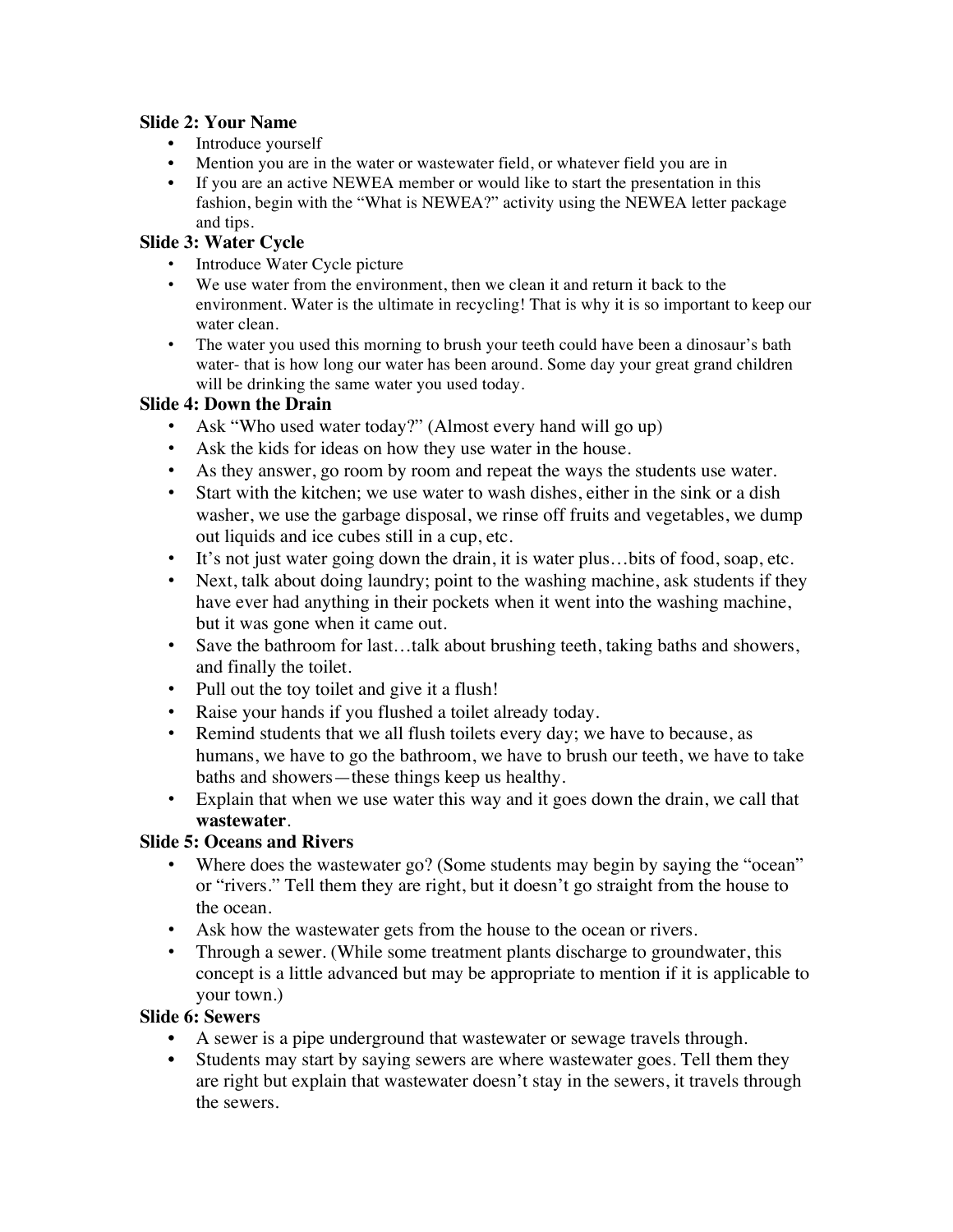• Where does it go from there?

### **Slide 7: Septic Tanks**

- Not all buildings are connected to a sewer; others are connected to a **septic system**.
- Ask students who has a septic system in their yard.
- Explain that a septic system is a tank that collects wastewater, and where solids settle to the bottom and need to be pumped out by a truck.
- Point out the picture of the system vent (the 'candy cane') many kids will recognize that they have one of those in their yard.

## **Slide 8: Treatment Plant**

- If you do not have a septic system in your yard, then the wastewater will go through a sewer.
- Wastewater doesn't travel directly from homes to the ocean or rivers; something happens to it in between...it gets cleaned at a wastewater treatment plant.
- A wastewater treatment plant is different from a water treatment plant. A water treatment plant cleans the water before we use it, and a wastewater treatment plant cleans the water after we use it, before it goes back into the environment.
- Discuss the typical wastewater treatment processes (Slides 9 through 16).

# **Slide 9: Bar Screens**

- Bar screens are a physical treatment process.
- Wastewater is allowed to flow through the screens, but large objects are stopped.
- What types of objects might be stopped in a bar screen? (Let the students answer; use the list below if they don't come up with answers or to supplement their answers.)
	- Rocks
	- Sticks
	- Soda cans
	- Disposable diapers
	- Kids' toys
	- Anything else large that has made its way through the sewer system
- Older bar screens were typically cleaned manually. Many modern bar screens are cleaned automatically using moving rakes or other motorized equipment.
- The material removed from bar screens is called screenings.

# **Slide 10: Grit Removal**

- The flow of wastewater is slowed down as it enters the next stage of the
- treatment process, called grit removal.
- **Grit** is solid material that is small enough to have made it through the bar screens, but heavy enough to settle out when the flow of wastewater is slowed down.
- Grit removal is also a physical treatment process, because it relies on heavy material settling to the bottom.
- What might settle out in a grit chamber?
	- Small rocks and pebbles
	- Dead fish
	- Insects
	- Food particles
- Point out the picture of grit.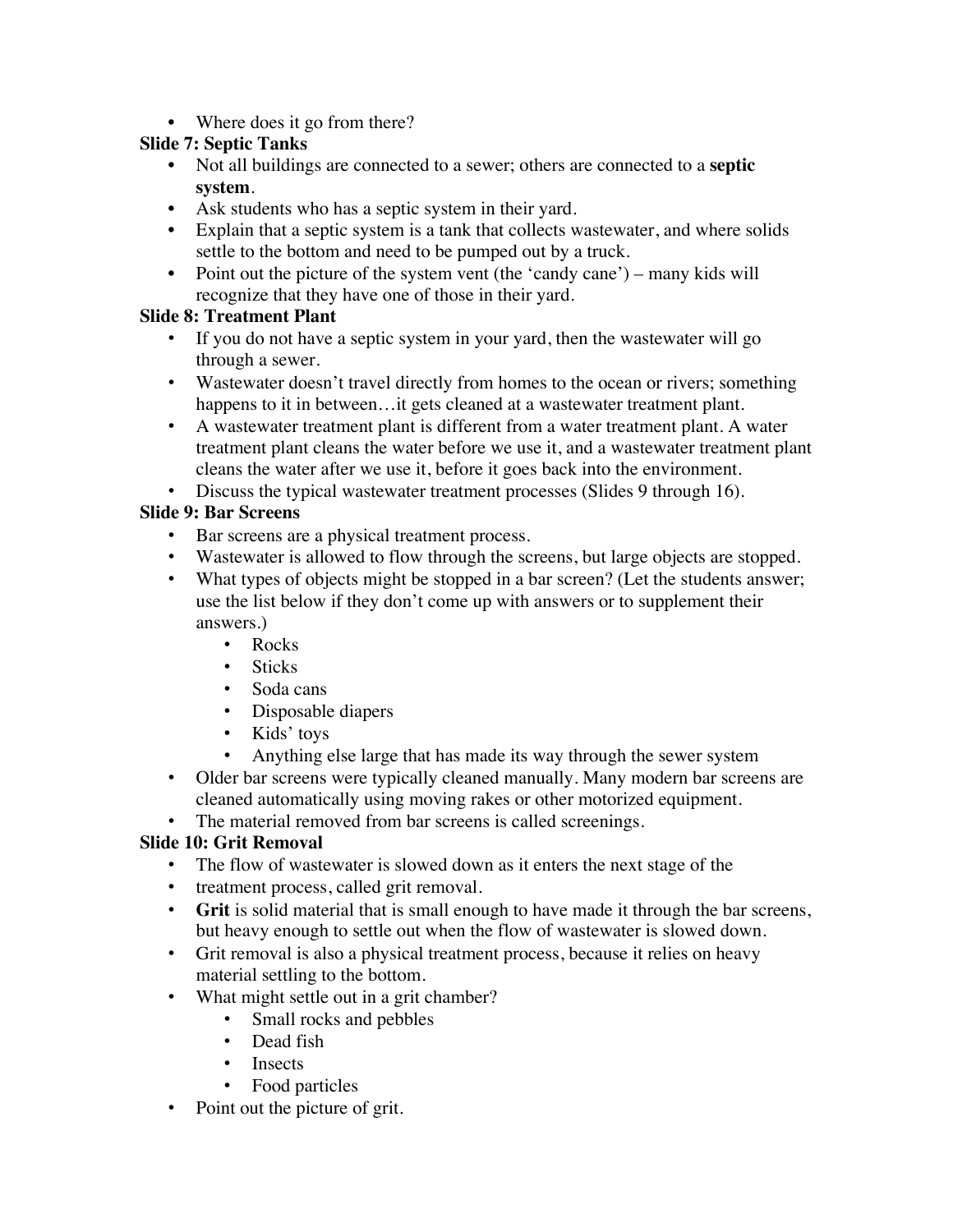- Grit that settles out to the bottom is usually collected and pumped or moved by conveyor belts to where it can be removed from the wastewater treatment facility.
- Together, grit and screenings are usually hauled away from the treatment plant to a landfill

# **Slide 11: Primary Settling Tanks**

- The next phase of the wastewater treatment process is called primary treatment.
- Once again, this step relies on a physical process to further clean the water. Primary settling tanks, also called primary clarifiers, are large round or rectangular tanks where the water is slowed down even more, so that more material can settle to the bottom.
- The material that settles to the bottom during primary treatment is called primary sludge.
- Since the grit chambers were removing very heavy material, the flow did not need to be as slow as it needs to be in the primary clarifiers, which means the primary clarifiers are much larger tanks than the grit chambers.
- The material removed in primary treatment is usually heavy organic solids, human waste, ground up food from garbage disposals, and toilet paper. In addition to settling, some materials float to the top of the tanks. These floatable materials are called **scum**. Floatation is also a physical removal process. Scum includes fats, oils, grease, and small bits of plastic that have made it through the bar screens.

## **Slide 12: Aeration Tanks**

- Next, the water flows into the secondary treatment system. Secondary treatment is the first process in the wastewater treatment plant that is not a physical process.
- Secondary treatment is a biological process.
- The first part of the secondary treatment system usually consists of large rectangular tanks where air is added to provide oxygen to promote the growth of beneficial or "good" bacteria. These tanks are called aeration tanks.
- The bacteria in these tanks use the organic matter in the wastewater as food. They multiply and consume the organic wastes.
- By providing oxygen only in some of the tanks in a secondary treatment system, you can promote the growth of particular bacteria that like certain nutrients that you'd like to remove. For instance, nitrogen and phosphorus can be removed by having tanks with and without oxygen in the proper order to encourage the bacteria that remove these nutrients to grow.
- Bad bacteria are still present in the wastewater during this stage of the treatment process as well. These are the bacteria that came into the treatment plant with the human wastes, and they will be removed later in the plant.

# **Slide 13: Secondary Clarification**

- The second half of the secondary treatment process is secondary clarification.
- Secondary clarifiers are basically just like primary clarifiers. They provide a place where the flow is very slow, and heavier matter has the opportunity to settle out.
- The solids that settle to the bottom in the secondary clarifiers are called secondary sludge. Secondary sludge consists mainly of the dead bacteria and other microorganisms, clumped together with other organic matter.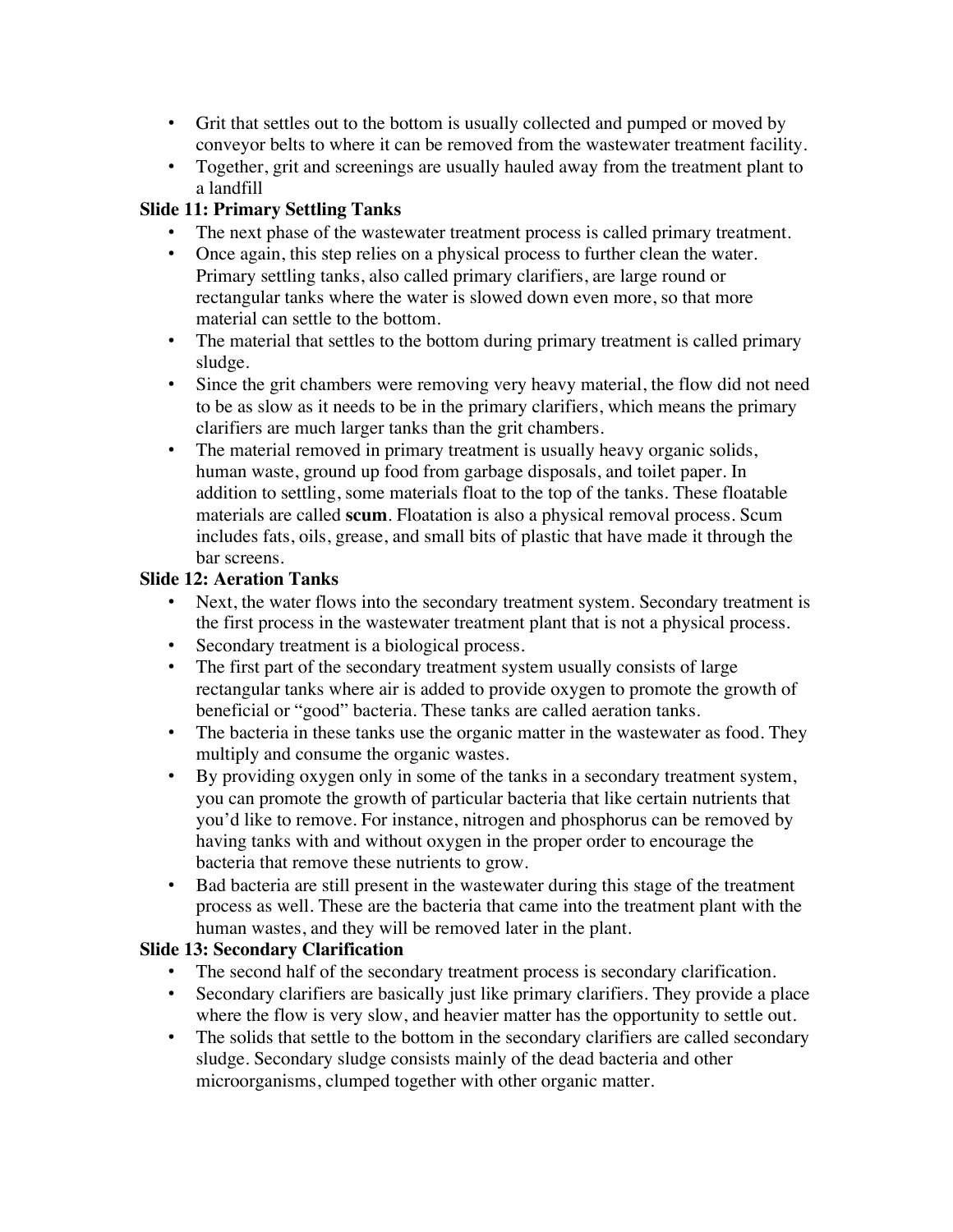- Secondary sludge is removed from the bottom of the secondary clarifiers. It does not tend to be as thick as primary sludge (it has a higher percentage of water in it).
- Clean water in these tanks flows over weirs that surround the outer edges of the tanks.
- In the circular tank shown in the picture, the weirs are the v-shaped ring that goes around the whole tank near the edge.

### **Slide 14: Tertiary Treatment**

- The water leaving secondary treatment is very clean in terms of removal of organic matter. However, laws exist today that often require removal of more than just the solids and organic matter. Therefore another step is often required.
- This is called **tertiary treatment**.
- Many treatment plants use tertiary treatment to remove excess nutrients, like nitrogen and phosphorus, before the clean water flows back to the environment.
- These excess nutrients, if not removed, can cause algal blooms in rivers and oceans where the treated water is discharged. Algal blooms are bad because they can reduce the oxygen available for fish in the water, causing the fish to die.
- They can also keep people from being able to enjoy the water for swimming and boating.
- Tertiary treatment is usually either a chemical process, where chemicals are added to encourage the settling of certain substances, or a physical process, such as filtration through materials with very small pore sizes.
- These treatment processes are sometimes similar to those used to treat water that you drink. Therefore, water coming out of tertiary treatment processes can be of similar quality to drinking water.

## **Slide 15: Disinfection**

- Disinfection is where the bad bacteria are eliminated.
- They are usually either killed or inactivated in one of two ways.
- Sometimes, chemicals such as chlorine are added to the water to destroy the disease-causing bacteria and viruses. This is similar to what is done in swimming pools to keep the water clean.
- The second method is using ultraviolet light.
- Ultraviolet (or UV) light, when emitted into the water as it goes by, can also destroy or inactivate bacteria or viruses.
- Why is it important to eliminate these organisms before the water goes back into the environment?
	- Because you might be swimming in that water
	- Because you might be drinking that water at some point in the future
	- Because it prevents the spread of disease
- After disinfection, the clean water is finally ready to go back into the environment. This water, after all of these treatment steps, is called effluent.

# **Slide 16: Solids Handling**

- There are many different options of what to do with the primary and secondary sludge and scum that were removed during the treatment process.
- Some treatment plants use equipment to thicken the sludge onsite and remove as much water as possible. This is called sludge thickening and dewatering.
- Some facilities use anaerobic digesters to thicken the sludge.